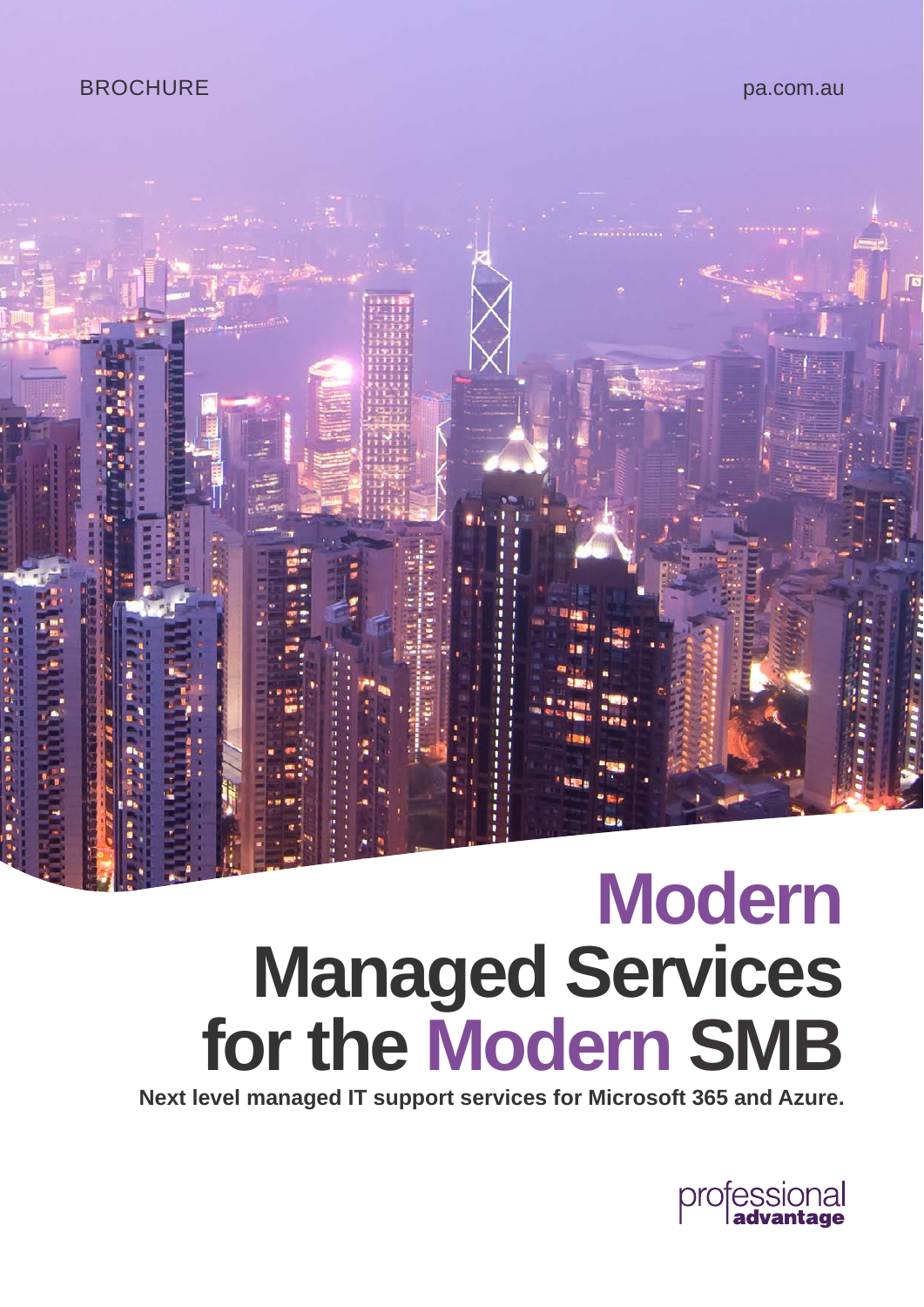

Today's businesses use cloud-based technologies such as Microsoft 365 and Azure to empower their growth and stay agile and secure. However, along with the continuous rapid improvement options that you can leverage from these cloud platforms comes the challenge of adapting to new tools and apps. With traditional managed service providers (MSP) mainly delivering break/fix support, your business is missing out on opportunities to use existing tools that will reduce your risks, work more efficiently, and retain your people.

You need to partner with a Modern Managed Service Provider to help you achieve more from your existing Microsoft 365 and Azure investments and more:

- **Engage your customers** and suppliers with collaborative portals.
- **● Improve workplace productivity** and overall employee experience to help you retain good people.
- **Organise your content**, records, and project data.
- **● Convert paper to digital**, manual processes to automatic.
- **●** Enable agile business **reporting and analytics**.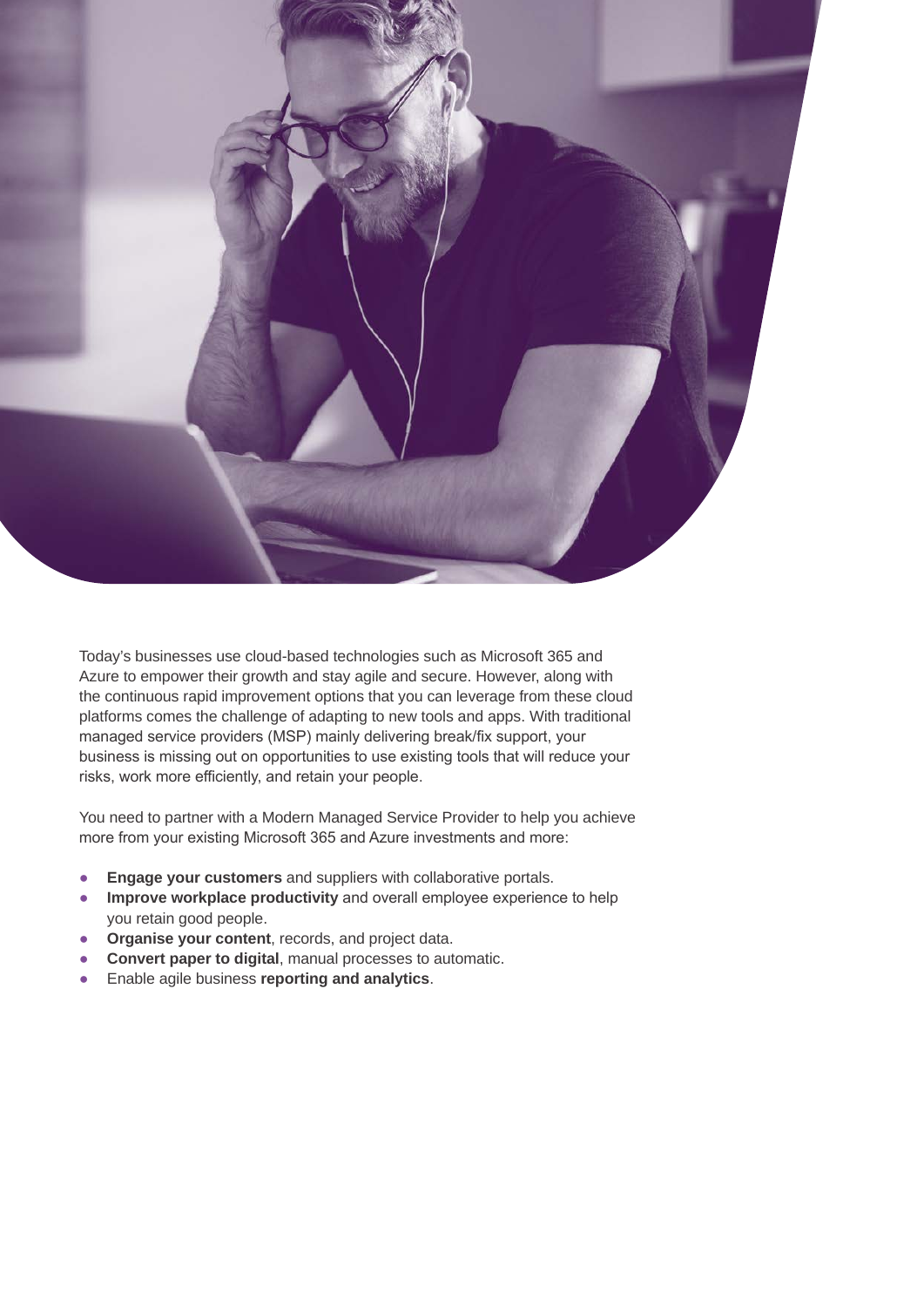# **Our Modern Approach to Managed Services**

Built on our experience working with SMBs who needed expert assistance and support post-cloud deployment, we modernised our approach in providing managed IT services, one that goes beyond just keeping the 'lights on' for your business.

Our approach combines our **ENABLEMENT** expertise to help you further adopt Microsoft 365 and Azure on top of delivering proactive **SUPPORT** services while using leading-edge monitoring **TOOLS**.

#### **ENABLEMENT**

#### We enable you to leverage

#### tools that reduce your risks, work more efficiently, and improve teamwork.

- M365 Enablement & Optimisation Services.
- Annual Digital Workplace Pilot.
- **Free SharePoint UX** Enhancement Features.
- **Annual Cloud Platform** Strategy Planning.
- M365 Productivity, Security, & Compliance Maturity Score.

Quarterly M365 Usage and Trends Reporting.

#### **SUPPORT**

We provide proactive monitoring, management and support, and client adoption services.

- 8x5 Helpdesk Support and Quarterly Onsite Visits.
- Automated Patching, Backup, Malware Management.
- Annual Azure **Optimisation** Assessment.
- **•** Annual Security **Vulnerability** Assessment.
- Client Adoption Service Program (CASP).
- M365 and Teams Advanced Training.

### **TOOLS**

. . . . . . . . . . . . . . . . .

We use leading-edge remote management and monitoring tools to keep your IT infrastructure running optimally.

- Remote Management and Monitoring.
- Self-service Customer Support.
- Self-service CSP Portal
- **M365 Usage Analytics** Report.
- M365 Management Activity API.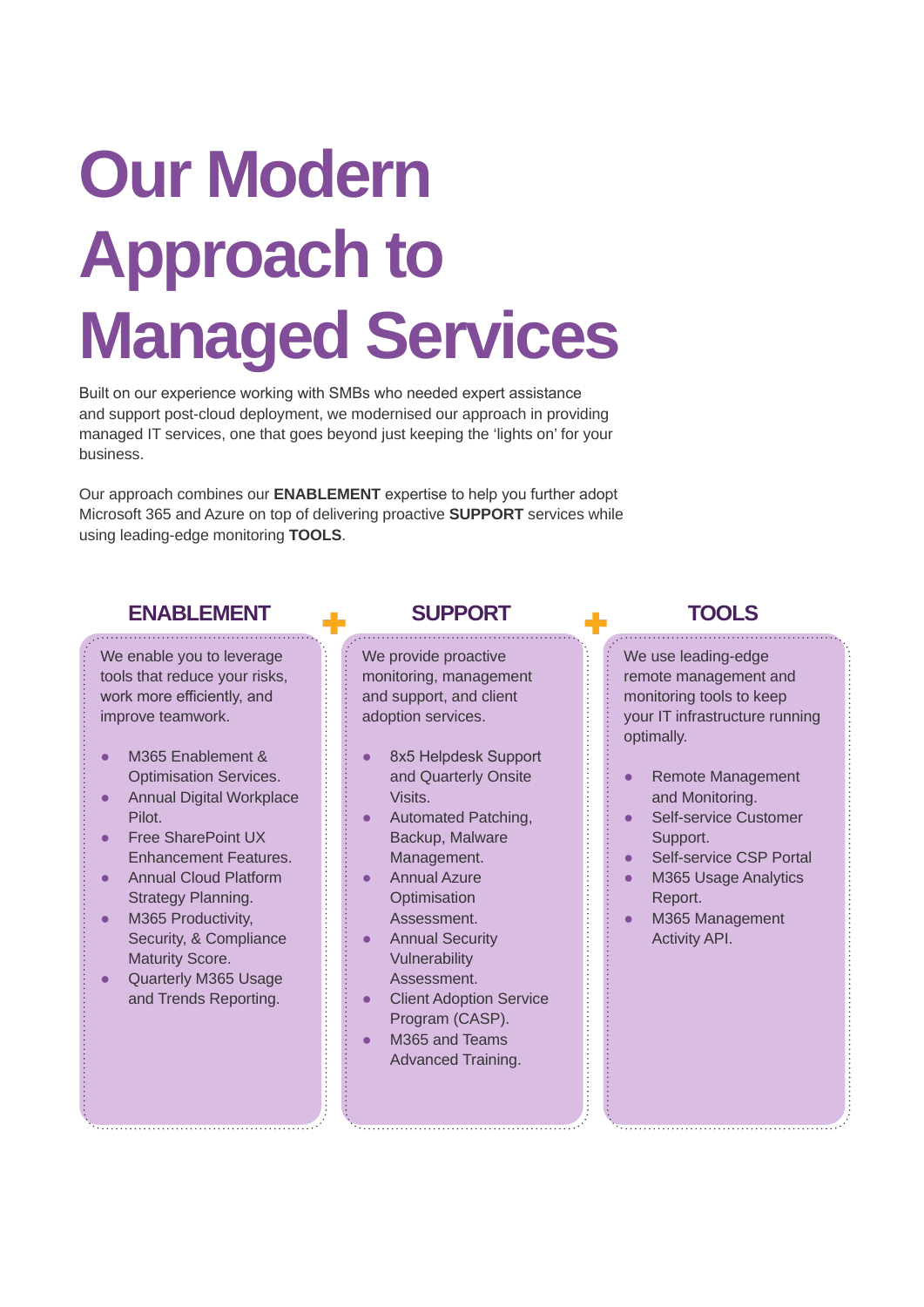# **Delivering better value for your business**

Because we understand the full spectrum of your needs from managing, supporting to securing your devices, identities, apps, and data, our modern managed services can deliver better value for your business:

- 1. Achieve more from your IT investments by working with Microsoft 365 and Azure specialists who can help you take advantage of the platform's latest enhancements.
- 2. Address and mitigate security vulnerabilities and get expert assistance and support when incidents arise.
- 3. Obtain maximum impact on your Microsoft software investments with our Client Adoption Service Program (CASP) and self-service CSP portal.
- 4. Ensure your IT systems are running optimally and issues are resolved before they impact your users.

### **One of the best IT project rollouts I've been involved with.**

*— John Boyd, CIO, TEEG*